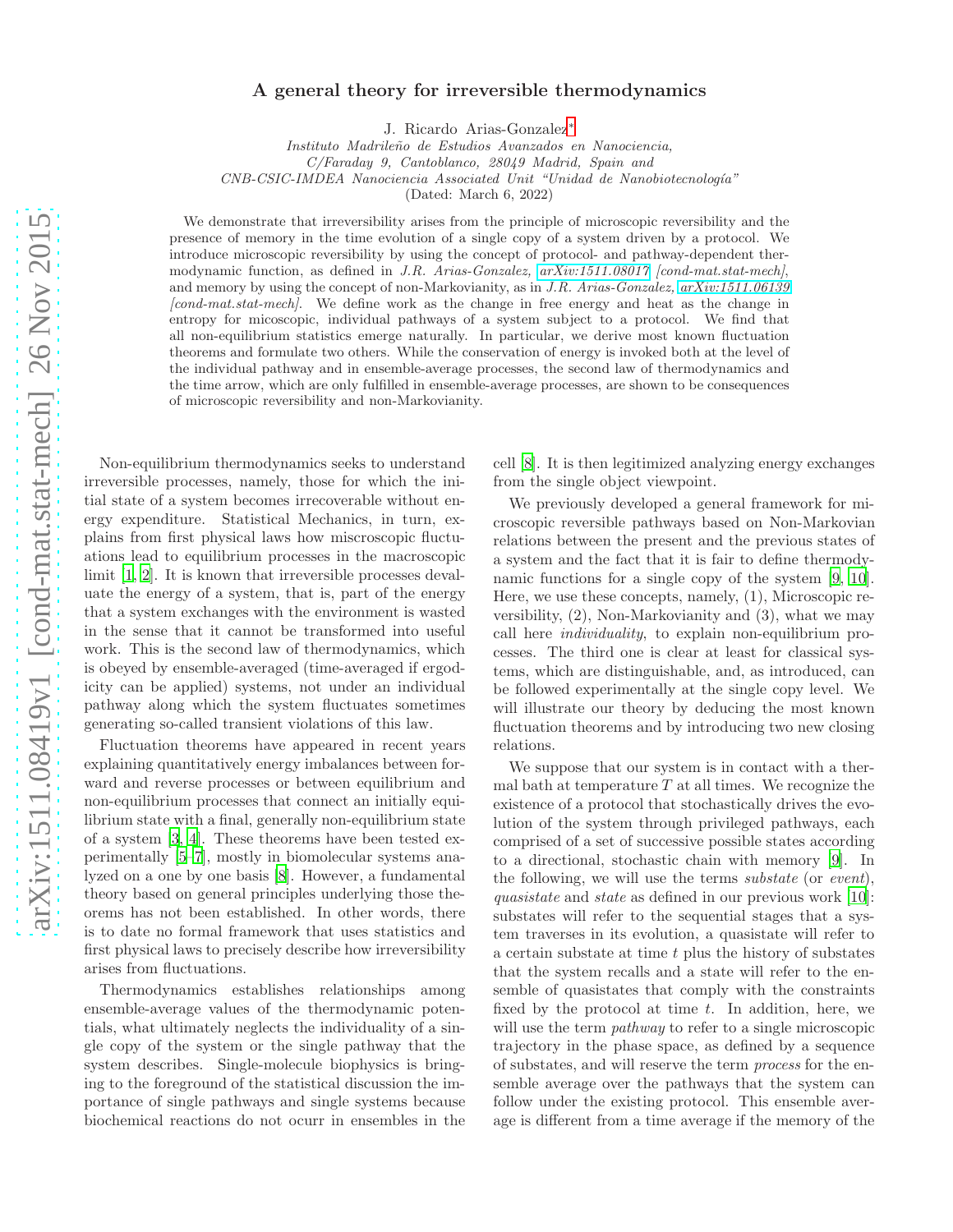system is long enough (i.e., if it comprises a sufficiently large number of previous substates) with respect to the number of substates that the system goes through in its evolution along a pathway under the protocol. In these conditions, the average over the ensemble of substates adopted by the system along a certain pathway under a certain protocol may not be the same that the average over an ensemble of copies of the system, each describing a certain pathway driven by the same protocol, making the ergodic hypothesis not valid in general.

We denote by  $\lambda$  and  $\lambda^{-1}$  the direct and inverse protocols, respectively, and their associated set of control parameters. The inverse protocol denotes the time-reversed forward protocol, hence it is characterized by the same set of parameters with opposite evolution; the superindex label "−1" may be then dropped down when there is no confusion on time direction. Given two temporal instants  $t > \tau$ , we associate a directional, stochastic chain with memory [\[9\]](#page-6-8),  $\nu$ , to a pathway, as defined by a temporal sequence of substates, that shares a common segment and that has been constructed under protocol  $\lambda$  as:

<span id="page-1-1"></span>
$$
\nu_t^{(\lambda)} = \{x_0^{(\lambda)}, \dots, x_\tau^{(\lambda)}, \dots, x_t^{(\lambda)}\},\tag{1}
$$

$$
\nu_{\tau}^{(\lambda)} = \{x_0^{(\lambda)}, \dots, x_{\tau}^{(\lambda)}\}.
$$
 (2)

When there is no confusion about the protocol, we will drop the superindex  $\lambda$ . Likewise, when there is no confusion by the time instants, we will drop subindices  $t$  and  $\tau$  from the sequence index.

A thermodynamic function, "A", can be averaged over the phase-space pathways that the system can follow complying with the evolving constraints prescribed by the protocol  $\lambda$  as [\[10](#page-6-9)]

<span id="page-1-0"></span>
$$
A^{(\lambda)} \equiv \left\langle A_{\nu}^{(\lambda)} \right\rangle_{\lambda} = \sum_{\nu=1}^{N} p_{\nu}^{(\lambda)} A_{\nu}^{(\lambda)}, \tag{3}
$$

where  $p_{\nu}^{(\lambda)}$  is the probability distribution according to protocol  $\lambda$ . Probabilities are normalized by their corresponding sequence-dependent partition function [\[9](#page-6-8), [10](#page-6-9)]:

$$
p_{\nu}^{(\lambda)} = \frac{e^{-\beta E_{\nu}}}{Z_{\nu}^{(\lambda)}},\tag{4}
$$

such that  $\sum_{\nu=1}^{N} p_{\nu}^{(\lambda)} = 1$  and  $\beta = 1/kT$ . As explained ealier  $[9, 10]$  $[9, 10]$  $[9, 10]$ , the standard partion function,  $Z$ , which defines the equilibrium probabilities  $p_{\nu} = \exp(-\beta E_{\nu})/Z$ , does not make any assumptions on a particular protocol, it comprises all the possibilities for all the protocols and therefore it is independent of time. Time, according to this scheme, can be conceived as implicitly determined, on the one hand, by the number of states,  $n$ , that the system adopts between  $\tau$  and t (n is the cardinality of  $\nu_t$ minus that of  $\nu_{\tau}$ , namely,  $n = |\nu_t| - |\nu_{\tau}| = t - \tau$ ) and, on the other hand, by the protocol  $\lambda$ . We may then formally express  $t = t(n, \lambda)$ .

Ensemble-average equilibrium thermodynamic functions are describable in a similar fashion within this formalism as  $A \equiv \langle A_{\nu} \rangle = \sum_{\nu=1}^{N} p_{\nu} A_{\nu}$ . It is important to note that if " $A$ " is a thermodynamic potential,  $A_{\nu}^{(\lambda)}$  and  $A^{(\lambda)}$  are not state functions in the sense of ensembleaverage processes because their values are both pathwayand protocol-dependent for  $A_{\nu}^{(\lambda)}$  and protocol-dependent for  $A^{(\lambda)}$ . Within the framework of the microcanonical and canonical ensembles, we will characterize the system by the Internal Energy, "U", the Helmholtz Free Energy, " $F$ ", and the Entropy, " $S$ ", thermodynamic potentials using their protocol- and pathway-dependent definitions [\[10](#page-6-9)].

We introduce the reversible, microscopic work between two states  $x_t$  and  $x_\tau$  along sequence  $\nu$  under protocol  $\lambda$ as the Helmholtz free energy difference:

<span id="page-1-2"></span>
$$
W_{\nu}^{(\lambda)}(t,\tau) \equiv F_{\nu}^{(\lambda)}(t) - F_{\nu}^{(\lambda)}(\tau). \tag{5}
$$

We can associate to each sequence  $\nu$  an inverse counterpart  $\nu^{-1}$ , which mathematically reads  $\nu^{-1}$  =  ${x_t, x_{t-1}, \ldots, x_{\tau+1}, x_{\tau}, x_{\tau-1}, \ldots, x_1, x_0}$ . The associated reversible work is

$$
W_{\nu}^{(\lambda^{-1})}(\tau,t) = F_{\nu}^{(\lambda^{-1})}(\tau) - F_{\nu}^{(\lambda^{-1})}(t) = -W_{\nu}^{(\lambda)}(t,\tau). \tag{6}
$$

It is indeed possible to return to the initial substate  $x_{\tau}$ from the final substate  $x_t$  along many pathways. Let  $\nu'$  be a sequence that shares a common path with  $\nu$ until  $\tau$  and differs from it between  $\tau$  and t, namely,  $\nu' = \{x_0, x_1, \ldots, x_{\tau-1}, x_{\tau}, x'_{\tau+1}, \ldots, x'_{t-1}, x_t\}.$  Then,  $W_{\nu'}^{(\lambda^{-1})}(\tau, t) = F_{\nu'}^{(\lambda^{-1})}(\tau) - F_{\nu'}^{(\lambda^{-1})}(t) \neq -W_{\nu}^{(\lambda)}(t, \tau)$ , the equality holding when there are no interactions with previous events [\[9\]](#page-6-8).

The equilibrium, ensemble-average (macroscopic) work reads  $W(t, \tau) = F(t) - F(\tau)$ . It is also possible to define the protocol-dependent ensemble-average work as  $W^{(\lambda)}(t, \tau) = F^{(\lambda)}(t) - F^{(\lambda)}(\tau)$ , which follows from  $W^{(\lambda)}=\left\langle W^{(\lambda)}_{\nu}\right\rangle$  $\lambda$  by using Eq. [\(3\)](#page-1-0).

We now set the heat from the definition of entropy in macroscopic, reversible processes. Equilibrium thermodynamics relates the differential entropy in a reversible process at constant temperature  $T$  to the change in heat divided by the temperature, i.e.  $dS = \delta Q/T$ , where  $\delta$ stands for inexact differential. For a macroscopic, reversible cycle,  $\Delta S = 0$  and the heat exchanged with the environment equals zero. For an irreversible cycle, the Clausius theorem expresses the second law of Thermodynamics as  $\oint \delta Q/T < 0$  [\[11\]](#page-6-10).

Following our previous work [\[10\]](#page-6-9), we will assume that all evolutions of the system at the single pathway level are microscopically reversible. For reasons that will become clearer later, we will use the term non-equilibrium (or irreversible) for a process that is protocol-dependent, preserving the term equilibrium when the process does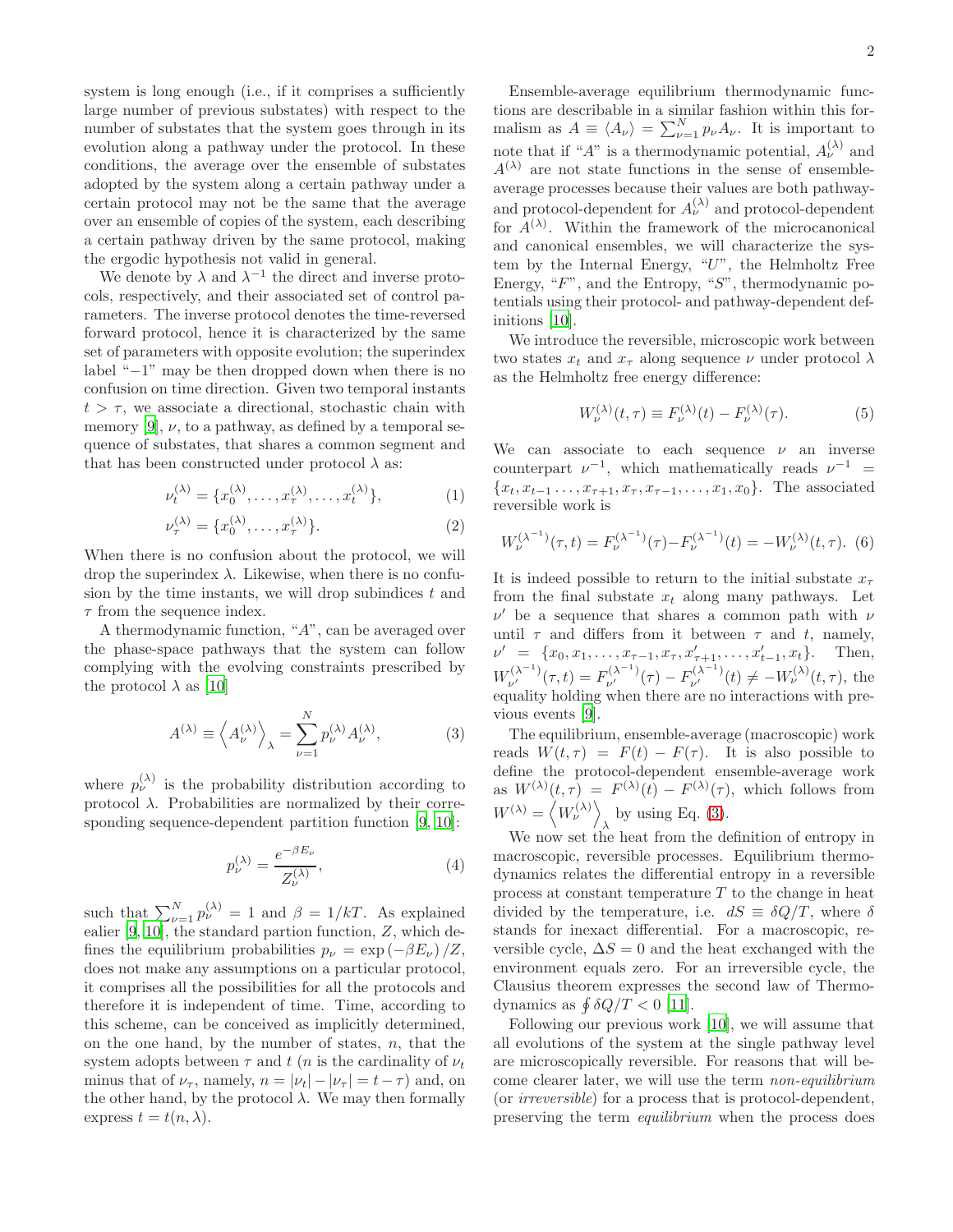not dependent on a protocol, as explained above. Clausius theorem can be extended to a general irreversible process that connects an initial state, 1, and a final state, 2, by splitting an irreversible cycle  $1 \rightarrow 2 \rightarrow 1$  into a forward non-equilibrium process  $1 \rightarrow 2$  with entropy change  $\Delta S^{(\lambda)} \equiv S_2^{(\lambda)} - S_1^{(\lambda)} = \int_1^2 \delta Q^{(\lambda)} / T$  and a backward equilibrium process  $2 \rightarrow 1$  with entropy change  $-\Delta S \equiv S_1 - S_2 = \int_2^1 \delta Q/T$ . Then, it follows that  $\Delta S > \Delta S^{(\lambda)}$ , in accord with the extended version of Clausius theorem [\[11](#page-6-10)]. For a system in contact with a thermal bath, it is clear that  $T\Delta S > Q^{(\lambda)}$ , which expresses that part of the heat generated by the system is wasted and released into the environment. If the system is isolated, the internal energy is conserved,  $\Delta U = 0$ , which means that the system does not exchange heat or work with the environment, only internal transformations are allowed. Transformations are thus adiabatic,  $Q^{(\lambda)} = 0$ , and then  $\Delta S > 0$ . This is the most known expression of the second law of Thermodynamics, which states that the entropy of an isolated system either increases (irreversible process) or is zero (reversible process).

By applying the principle of microscopic reversibility to a time-directional, stochastic chain with memory, the heat that the system exchanges with the environment at constant temperature,  $T$ , set by the thermal bath reads:

<span id="page-2-3"></span>
$$
Q_{\nu}^{(\lambda)}(t,\tau) \equiv T\left(S_{\nu}^{(\lambda)}(t) - S_{\nu}^{(\lambda)}(\tau)\right). \tag{7}
$$

Likewise, the protocol-dependent ensemble-average heat and the equilibrium heat are  $Q^{(\lambda)}(t,\tau)$  =  $T(S^{(\lambda)}(t) - S^{(\lambda)}(\tau))$  and  $Q(t, \tau) = T(S(t) - S(\tau)),$ respectively. The energy conservation imposes that  $\Delta E_\nu^{(\lambda)}(t,\tau) \;=\; W_\nu^{(\lambda)}(t,\tau) \,+\, Q_\nu^{(\lambda)}(t,\tau) \;=\; \Delta F_\nu^{(\lambda)}(t,\tau) \;+\;$  $T\Delta S_{\nu}^{(\lambda)}(t,\tau)$  for single temporal trajectories. These relations are formally the same for protocol-dependent ensemble-averages and equilibrium quantities. We consider positive both the heat absorbed by the system and the work supplied to the system.

We next derive Jarzynski's equality [\[12\]](#page-6-11) from our formalism. We consider a system that is initially in an equilibrium state  $x_{\tau}$ , namely, it is conformed by an ensemble of statistically similar states, and that evolves to a final state  $x_t$ , which might be non-equilibrium or achieve equilibrium afterwards, through irreversible pathways controlled by a protocol  $\lambda$ . The equilibrium Helmholtz free energy difference,  $\Delta F$ , between state  $x<sub>\tau</sub>$  and the equilibrium equivalent of the final state was shown to be related to the work, W, needed to drive the transition by  $"\langle \exp(-\beta W) \rangle = \exp(-\Delta F)$ ".

To better understand this picture, we will consider the example of DNA replication, in which the initial state at  $\tau$  is an ensemble of free, non-interacting deoxyribonucleotide triphosphates (dNTP), which represents a macroscopic equilibrium similar to that of an ideal gas.

The final quasistate at  $t$  is in turn a linear arrangement of deoxyribonucleotide monophosphates (dNMP) directionally-constructed by a DNA polymerase (DNAp) by sequentially arranging the dNMPs according to a prescribed DNA template (single-molecule case [\[8\]](#page-6-7)). The final state corresponds to the ensemble of directionallyconstructed stochastic chains of dNMPs (bulk case [\[8\]](#page-6-7)), each chain sequentially assembled by a DNAp according to the prescribed DNA template [\[13,](#page-6-12) [14](#page-6-13)]. The final equilibrium state represents the spontaneous process in which dNMPs are non-enzymatically arranged on the template, which is a similar case to the spin chain construction studied by Ising and which can be approximated by an enzymatically-driven polymerization with proofreading at infinitely slowly replication rates [\[14\]](#page-6-13).

The Helmholtz free energy of the initial state is a fixed parameter that we will denote  $F(\tau)$ . We want to calculate the free energy difference  $\Delta F = F(t) - F(\tau)$ , where  $F(t)$  is the equilibrium free energy of the final state, i.e.  $F(t) = -(1/\beta) \ln Z(t)$ , by following microscopically reversible trajectories instead of obtaining it from the equilibrium thermalization, which is either an inexistent process (polymerization is in reality a proteinmediated process) or needs an infinite amount of time despite its spontaneity. The change in free energy for each chain constructed under a protocol will be denoted by  $\Delta F_{\nu}^{(\lambda)}(t) \equiv F_{\nu}^{(\lambda)}(t) - F(\tau)$ .

Microscopically reversible transformations impose that  $W_{\nu}^{(\lambda)} = \Delta F_{\nu}^{(\lambda)}$ . Then

<span id="page-2-1"></span>
$$
\left\langle e^{-\beta \Delta F_{\nu}^{(\lambda)}} \right\rangle_{\lambda} = \left\langle e^{-\beta \left( F_{\nu}^{(\lambda)} - F(\tau) \right)} \right\rangle_{\lambda} = \left\langle \frac{Z_{\nu}^{(\lambda)}(t)}{Z(\tau)} \right\rangle_{\lambda} = \frac{Z(t)}{Z(\tau)}
$$
\n
$$
= e^{-\beta \Delta F}, \tag{8}
$$

where we have used  $\langle Z_{\nu}^{(\lambda)}(t) \rangle$  $\lambda = Z(t)$ , as demonstrated elsewhere [\[9,](#page-6-8) [10\]](#page-6-9). It is important to note that the ensemble-average final free energy is  $F^{(\lambda)} \equiv \langle F_{\nu}^{(\lambda)} \rangle$  $\lambda \neq$ F. What is actually true is the inequality [\[10](#page-6-9)]

$$
F^{(\lambda)}(t) \ge F(t),\tag{9}
$$

which means that the reversible work to build an ensemble of directional, stochastic chains with memory by microscopically reversible trajectories,  $W^{(\lambda)} = \Delta F^{(\lambda)}$ , always supersedes that of the ensemble of chains with memory that results from an equilibrium thermalization,  $W = \Delta F$ :

<span id="page-2-0"></span>
$$
W^{(\lambda)} \ge W.\tag{10}
$$

Inequality [\(10\)](#page-2-0) can also be deduced from Eq. [\(8\)](#page-2-1), as formerly shown by Jarzynski [\[12](#page-6-11)], by using the fact that the exponential is a convex function, namely,

<span id="page-2-2"></span>
$$
\langle e^{-\beta \Delta F_{\nu}} \rangle_{\lambda} \ge e^{-\beta \langle \Delta F_{\nu} \rangle_{\lambda}} = e^{-\beta \Delta F^{(\lambda)}}
$$
  

$$
\implies \Delta F^{(\lambda)} \ge \Delta F.
$$
 (11)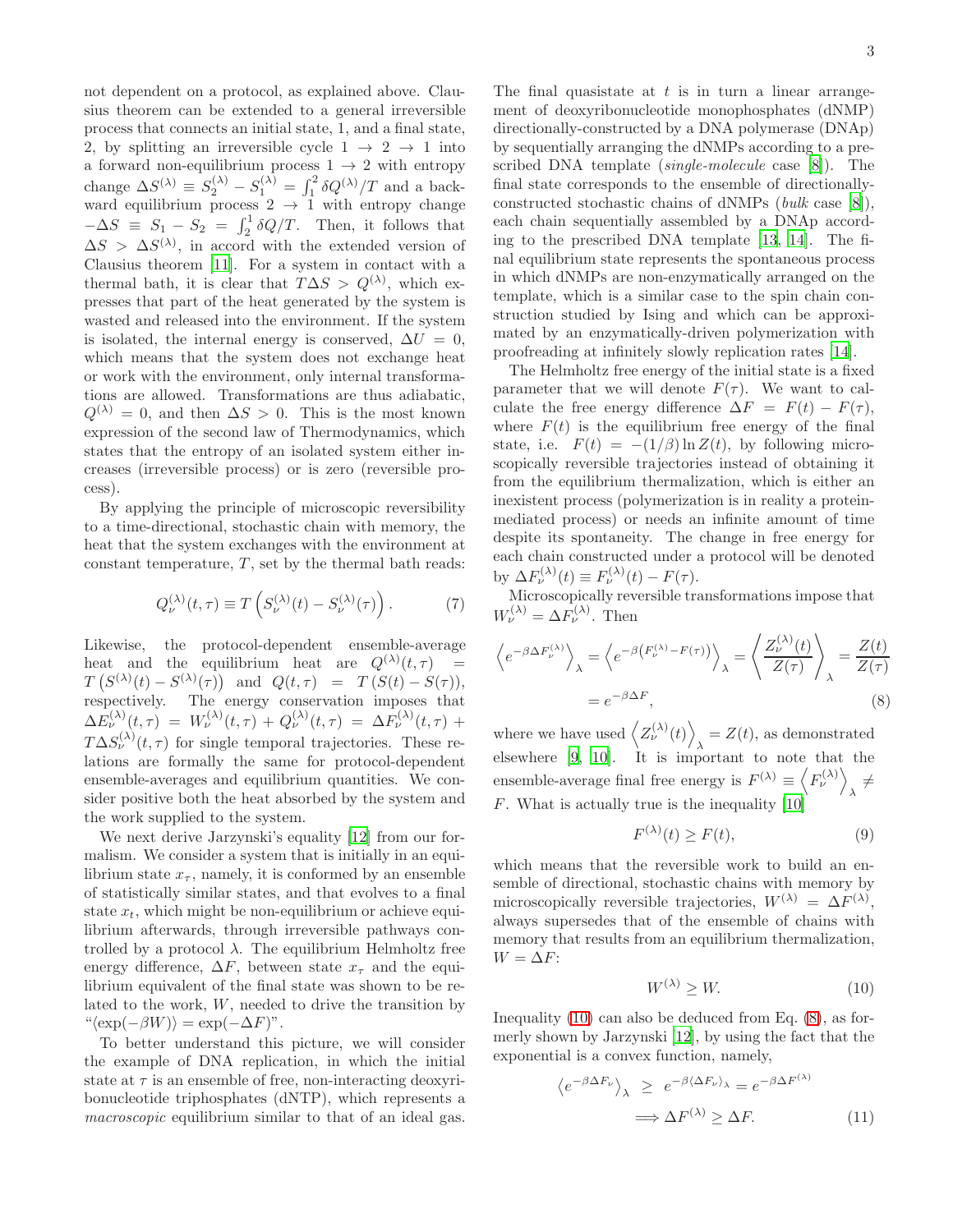

<span id="page-3-0"></span>FIG. 1. **Extended phase space.** The scheme represents a reduced  $(2D + 1)$ -dimensional space of 2D generalized space and momentum coordinates,  $(q_h, p_h)$ ,  $h = 1, \ldots, D$  (D is the number of degrees of freedom), plus a proper time coordinate (see the text for details). The system starts its evolution in an initial quasistate at  $\tau$  and ends in a final quasistate at t. Blue hypersurfaces orthogonal to the temporal coordinate correspond to equilibrium states and red ones to non-equilibrium states; the extent and shape of these 2D-dimensional hypersurfaces represent the widths of the probability distributions at a definite height. The red-shaded tube represents a non-equilibrium process, which is the ensemble average over the individual pathways (black curve) that the system can follow under protocol  $\lambda$  by traversing individual substates (black dots). The blue-shaded tube represents the equilibrium process, which envelopes the equilibrium-probability hypersurfaces between the two proper time instants. Although a global time elapses along every pathway that the system describes, the system does not age when pathways are orthogonal to the proper time coordinate.

Inequalities [\(10\)](#page-2-0) and [\(11\)](#page-2-2) state that when memory is present, the ensemble-average work employed to construct a stochastic chain of events through microscopically reversible trajectories is always greater than the process that involves an equilibrium thermalization.

Next, we derive Crooks theorem [\[15\]](#page-7-0), which relates the transition probabilities between microscopically reversible forward and backward pathways. The system, as in Jarzynski equality, starts in an equilibrium state. More in depth, it starts in one substate,  $x_{\tau}$ , out of an ensemble of substates,  $\nu_{\tau} = \{x_{\tau(1)}, \ldots, x_{\tau(m_0)}\},\$  that have been adopted under equilibrium conditions. We use subindices  $\tau(k)$ ,  $k = 1, \ldots, m_0$  to note that time is not defined when the system experiences transitions in phase space in equilibrium. Then, the system ends up in a general non-equilibrium substate,  $x_t^{(\lambda)}$ , which might eventually thermalize into a final equilibrium substate,  $x_t$ . As previously,  $x_t$  represents one substate out of an ensemble of substates  $\nu_t = \{x_{t(1)}, \ldots, x_{t(m_f)}\}$  (with  $t(k)$ ,  $k = 1, \ldots, m<sub>f</sub>$  that have been achieved under protocolindependent pathways.

It is important to note that although time is not defined for a system that experiencies equilibrium processes, a global time goes by from a macroscopic point of view because other nearby systems involved in nonequilibrium processes mark this global time arrow. More in depth, since equilibrium states are idealizations be-

cause all systems are in the end interacting with one another, a global time can be defined. We will then use the term proper time to refer to the time coordinate of a specific system, which, as explained, may pause if the system stays in equilibrium with respect to the global time.

We introduce in Fig. [1](#page-3-0) the *extended phase-space*, which is the phase space representation that we believe suitable for both equilibrium and non-equilibrium processes. The scheme shows the propagation of the phase space of a system along its proper time coordinate. Hyperplanes orthogonal to the proper time coordinate represent phasespaces at each instant on which the system may explore equilibrium configurations. Hypersurfaces on individual phase-spaces correspond to states, either equilibrium or non-equilibrium, and the extent of the hypersurfaces on the hyperplanes represent the functional profile of their probability distributions at a definite height, either  $p_{\nu}$  or protocol-dependent probabilities  $p_{\nu}^{(\lambda)}$ , respectively. The corrugated pipes represent processes, either equilibrium or non-equilibrium, although rigorously speaking the former must exclusively sit on hyperplanes perpendicular to the proper time coordinate.

Now, our system evolves from substate  $x_{\tau}$  to  $x_t^{(\lambda)}$  under the influence of the protocol by following a pathway, namely,  $\nu_{\tau \to t}^{(\lambda)} = \{x_{\tau}, x_{\tau+1}^{(\lambda)}, \ldots, x_t^{(\lambda)}\},\$  see Eqs. [\(1\)](#page-1-1) and [\(2\)](#page-1-1). These conditions are applied for the reverse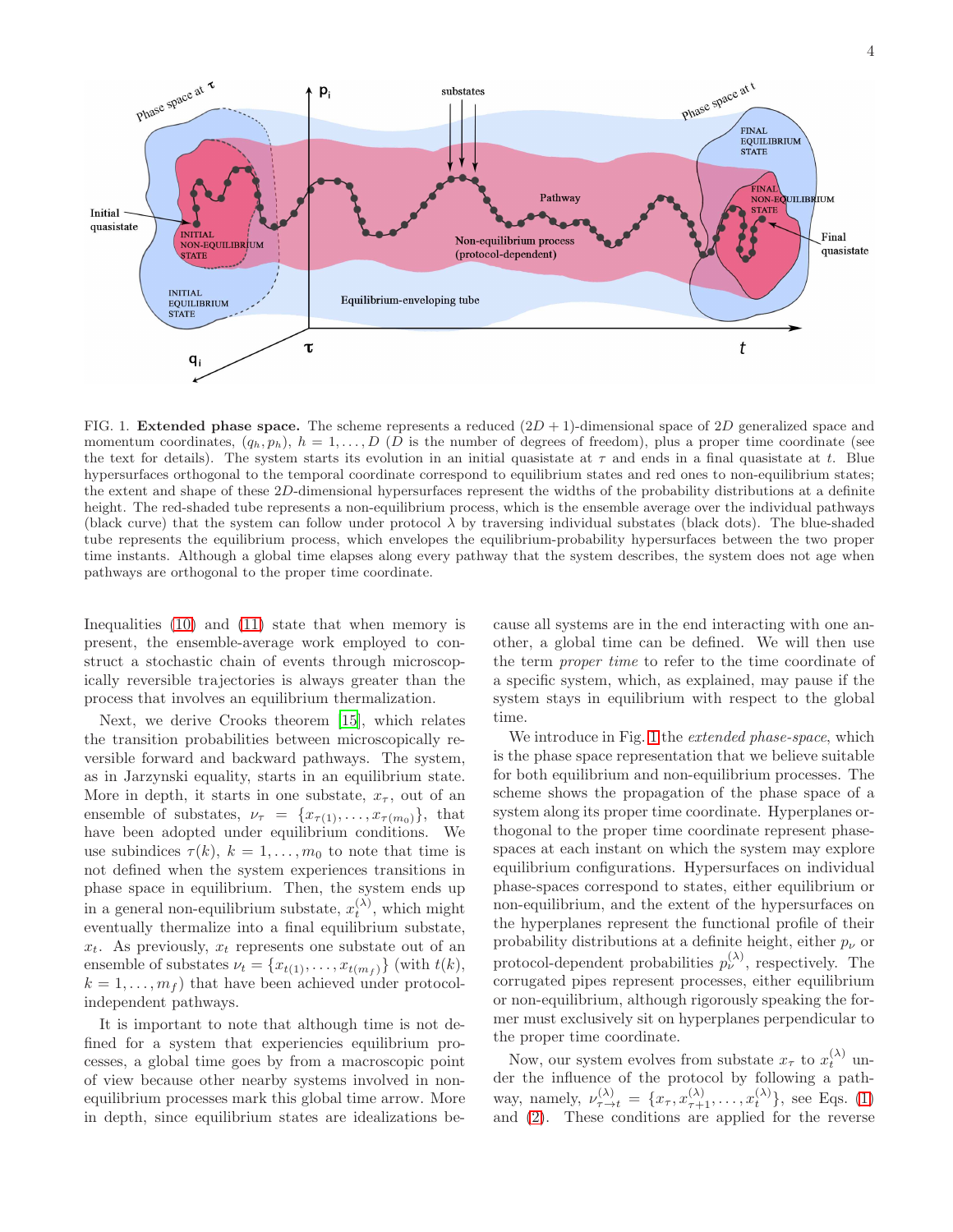process, where now  $x_t$  is the equilibrium initial state and  $x_{\tau}^{(\lambda^{-1})}$  is the general non-equilibrium final state. The transition forward probability,  $P_F$ , equals the probability  $p_{\nu}(\tau)$  of starting in equilibrium times the probability,  $p_{\nu}^{(\lambda)}(t)$ , of ending in a general state through a nonequilibrium pathway controlled by protocol  $\lambda$ . The transition reverse probability,  $P_R$ , follows the same rationale, namely,  $P_R = p_{\nu}(t) \times p_{\nu}^{(\lambda-1)}(\tau)$ . Then, the ratio of forward and reverse probabilities read

<span id="page-4-0"></span>
$$
\frac{P_F}{P_R} = \frac{p_\nu(\tau) \times p_\nu^{(\lambda)}(t)}{p_\nu(t) \times p_\nu^{(\lambda^{-1})}(\tau)}
$$
\n
$$
= \frac{\exp\left(-\beta E_{\nu_\tau}\right)}{Z(\tau)} \frac{\exp\left(-\beta E_{\nu_t}\right)}{Z_\nu^{(\lambda)}(t)}
$$
\n
$$
\times \left(\frac{\exp\left(-\beta E_{\nu_t}\right)}{Z(t)} \frac{\exp\left(-\beta E_{\nu_\tau}\right)}{Z_\nu^{(\lambda^{-1})}(\tau)}\right)^{-1}
$$
\n
$$
= \frac{Z(t)}{Z(\tau)} \frac{Z_\nu^{(\lambda^{-1})}(\tau)}{Z_\nu^{(\lambda)}(t)}.
$$
\n(12)

The partition functions in Eq. [\(12\)](#page-4-0) can be expressed in terms of the free energies,

$$
Z(t) = \exp(-\beta F(t)), \qquad (13)
$$

$$
Z_{\nu}^{(\lambda)}(t) = \exp\left(-\beta F_{\nu}^{(\lambda)}(t)\right); \tag{14}
$$

$$
Z(\tau) = \exp(-\beta F(\tau)), \qquad (15)
$$

$$
Z_{\nu}^{(\lambda^{-1})}(\tau) = \exp\left(-\beta F_{\nu}^{(\lambda^{-1})}(\tau)\right). \tag{16}
$$

Then,

$$
\frac{P_F}{P_R} = \exp\left(\frac{W_\nu^{(\lambda)}(t,\tau) - \Delta F}{kT}\right),\tag{17}
$$

where we have used the definition of the reversible mi-croscopic work, Eq. [\(5\)](#page-1-2), and that  $\Delta F = F(t) - F(\tau)$ .

In the following, we will use our formalism to derive two new fluctuation theorems for the relationship between the entropy and the heat exchanged between the system and the environment in general, irreversible trajectories. These theorems are the analogues of Crooks and Jarzynski theorems for the relationship between the Helmholtz free energy and the work. We express the protocol-dependent probability in terms of the entropy of a single trajectory [\[10\]](#page-6-9) as

$$
p_{\nu}^{(\lambda)} = \exp\left(-\frac{1}{k}S_{\nu}^{(\lambda)}\right). \tag{18}
$$

Like for the Crooks theorem, the system starts in an equilibrium state both for the forward and reverse processes but this time the equilibrium is defined under the microcanonical ensemble, that is, equilibrium states are

those with defined energy hence corresponding to the isolated system. The non-equilibrium, forward pathways transform the system from an equilibrium state with energy  $U(\tau)$  into a non-equilibrium quasistate with energy  $E_{\nu}(t)$  belonging to a set that complies with an internal energy  $U^{(\lambda)}(t)$ . This non-equilibrium state may eventually thermalize into the corresponding equilibrium state with energy  $U(t) \geq U^{(\lambda)}(t)$ , that is, the final energies  $E_{\nu}(t)$  ( $\nu = 1, ..., N$ ), may relax either by redistributing into equal degenerate energies  $U(t)$  (so that  $U(t) = U^{(\lambda)}(t)$  or the system may just become a subsystem of a bigger system that contains the bath (so that  $U(t) > U^{(\lambda)}(t)$ . In the reverse process, we similarly conceive that the system starts in this equilibrium state and transforms into a non-equilibrium state with energy  $U^{(\lambda^{-1})}(\tau)$ , which may eventually relax into an equilibrium state with energy  $U(\tau)$ .

The transition forward microcanonical probability,  $p_F$ , equals the probability  $\exp(-S(\tau)/k)$  of starting in equilibrium times the probability,  $\exp\left(-S_{\nu}^{(\lambda)}(t)/k\right)$ , of ending in a general state through a non-equilibrium pathway controlled by protocol  $\lambda$ . The transition reverse probability,  $p_R$ , follows the same rationale, namely,  $p_R =$  $\exp(-S(t)/k) \times \exp(-S_{\nu}^{(\lambda^{-1})}(\tau)/k)$ . Then, the ratio of forward and reverse probabilities read

$$
\frac{p_F}{p_R} = \exp\left(\frac{S(t) - S(\tau)}{k}\right)
$$

$$
\times \exp\left(-\frac{S_{\nu}^{(\lambda)}(t) - S_{\nu}^{(\lambda^{-1})}(\tau)}{k}\right).
$$
(19)

Using the definition of the reversible microscopic heat, Eq. [\(7\)](#page-2-3), the first, new fluctuation theorem states:

<span id="page-4-1"></span>
$$
\frac{p_F}{p_R} = \exp\left(\frac{\Delta S}{k} - \frac{Q_{\nu}^{(\lambda)}(t,\tau)}{kT}\right). \tag{20}
$$

Theorem [\(20\)](#page-4-1) relates the heat exchanged between the system and the environment under general, nonequilibrium processes to the ratio of the forward and reverse probabilities. It is important to note that the system is in contact with a thermal bath at temperature T and therefore, the heat  $Q_{\nu}^{(\lambda)}$  is that generated by the system when it connects an equilibrium state with defined energy to a generally non-equilibrium state. Equation [\(20\)](#page-4-1) can be simply expressed as  $\frac{d^{2}F_{F}(Q)}{P_{R}(-Q)} = \exp\left(\frac{\Delta S}{k} - \frac{Q}{kT}\right)^{n}$ , as the counterpart expression of Crooks theorem appeared elsewhere (see, for example  $[3]$ , keeping in mind that  $Q$  is the heat exchanged over irreversible paths, in contrast to the notation used in this paper, where Q is the reversible heat,  $Q \equiv T\Delta S$ .

Like for the derivation of Jarzynski equality from Crooks theorem [\[15\]](#page-7-0), that is, by summing over the heat on both sides of Eq. [\(20\)](#page-4-1), it is easy to obtain the second,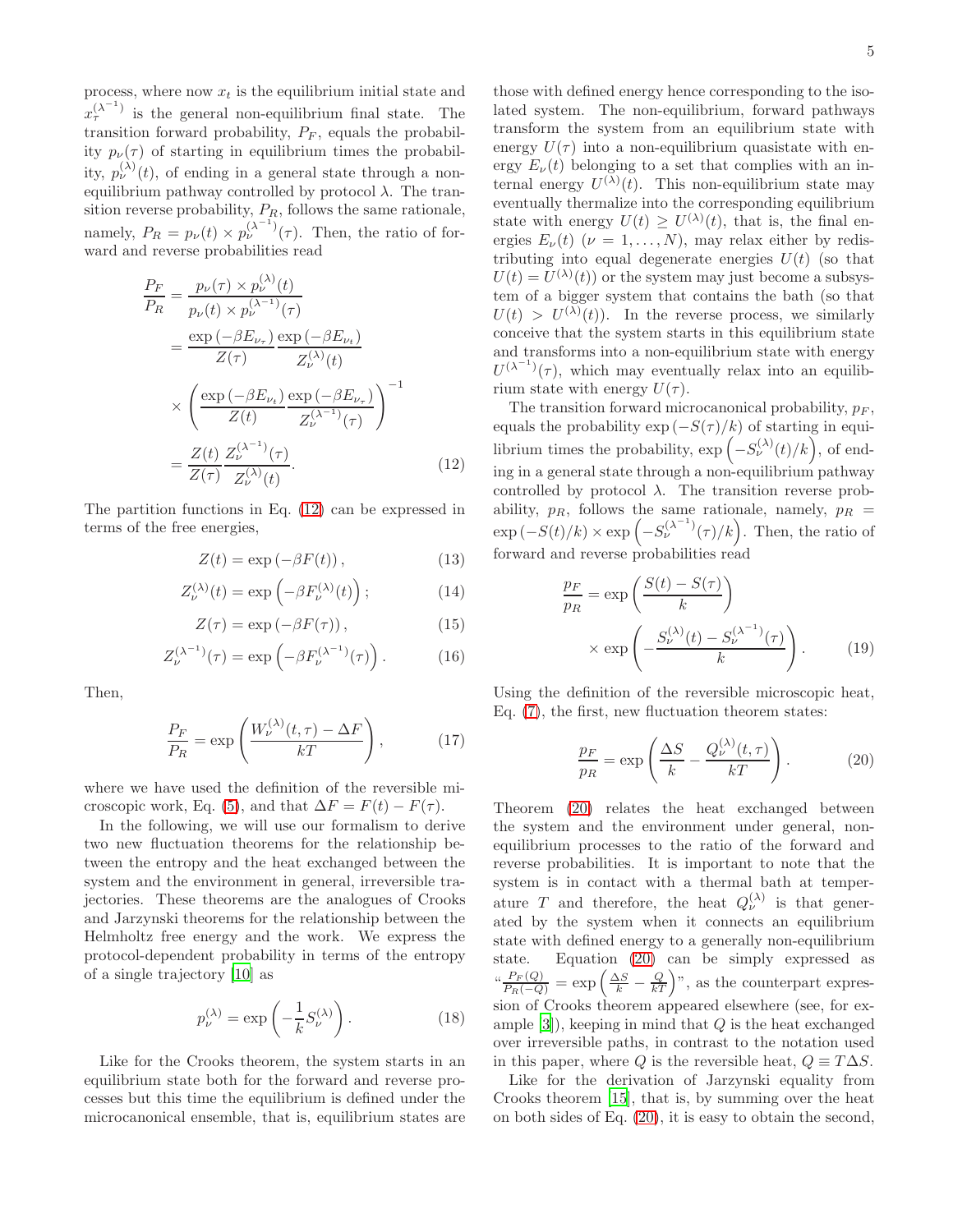new fluctuation theorem in this paper:

<span id="page-5-0"></span>
$$
\left\langle \exp\left(\frac{Q_{\nu}^{(\lambda)}}{kT}\right) \right\rangle_{\lambda} = \exp\left(\frac{\Delta S}{k}\right),\tag{21}
$$

which may be invoked as  $\sqrt[\alpha]{\exp\left(\frac{Q}{kT}\right)} = \exp\left(\frac{\Delta S}{k}\right)$ " keeping in mind that the expected value must be taken in experiments always driven by the same protocol between an initially equilibrium state with defined internal energy and a generally non-equilibrium state with final energy  $E_{\nu}$ , and that Q is a generally irreversible heat.

Like for the demonstration of Jarzynski theorem, Eq.  $(8)$ , we can show how Eq.  $(21)$  naturally arises from our formalism. Namely, microscopically reversible transformations impose that  $Q_{\nu}^{(\lambda)} = T \Delta S_{\nu}^{(\lambda)}$ , see Eq. [\(7\)](#page-2-3). Then:

$$
\left\langle e^{\frac{1}{k}\Delta S_{\nu}^{(\lambda)}} \right\rangle_{\lambda} = \left\langle e^{\frac{1}{k}\left(S_{\nu}^{(\lambda)}(t) - S(\tau)\right)} \right\rangle_{\lambda} = \left\langle \frac{p_{\nu}(\tau)}{p_{\nu}^{(\lambda)}} \right\rangle_{\lambda} = \frac{p_{\nu}(\tau)}{1/N}
$$

$$
= e^{\frac{1}{k}\Delta S}, \tag{22}
$$

where we have used that  $N$  is the number of configurations compatible with a final energy  $U^{(\lambda)}(t)$  which thermalizes into  $U(t)$ .

Fluctuation theorem [\(21\)](#page-5-0) relates the heat exchanged between the system and the environment between two states to their entropy difference  $\Delta S$ . Using Jensen's inequality, it follows from Eq. [\(21\)](#page-5-0) that

<span id="page-5-1"></span>
$$
\frac{1}{T} \left\langle Q_{\nu}^{(\lambda)} \right\rangle_{\lambda} = \frac{Q^{(\lambda)}}{T} \le \frac{Q}{T} = \Delta S,\tag{23}
$$

which is the extended version of the Clausius theorem [\[11](#page-6-10)] at constant temperature  $T$ , as described above (remember that here Q is the heat exchanged in a reversible process and  $Q^{(\lambda)}$  is the heat exchanged in a general process under protocol  $\lambda$ ). Inequality [\(23\)](#page-5-1) is the heat-entropy counterpart to inequality [\(10\)](#page-2-0).

Inequality [\(23\)](#page-5-1) can be expressed as  $\Delta S^{(\lambda)} \leq \Delta S$ , which can directly be deduced from [\[10\]](#page-6-9)

<span id="page-5-2"></span>
$$
S(t) - S^{(\lambda)}(t) \ge \frac{1}{T} \left( U(t) - U^{(\lambda)}(t) \right), \qquad (24)
$$

by using the fact that  $U - U^{(\lambda)} \geq 0$  for the final, equilibrium state of the isolated system (see above). Inequality [\(24\)](#page-5-2) expresses in the end that the entropy of the isolated system always increases (see above). On the contrary, when the system is not isolated it can be taken to states of lower or higher entropy through non-equilibrium processes by appropriately favouring pathways (i.e., by using certain protocols  $\lambda$ ). In particular, the system may increase its entropy with respect to the equilibrium level at the cost of energy absorption  $(S - S^{(\lambda)} < 0,$  $U-U^{(\lambda)} < 0$ , as was shown for a DNA replication protocol in which dNTPs where directionally assembled [\[14\]](#page-6-13),

or may decrease its entropy at the cost of energy dissipation  $(S - S^{(\lambda)} > 0, U - U^{(\lambda)} > 0)$ , as was also shown for the same system in a protocol in which dNMPs were removable [\[16\]](#page-7-1). Note that in [\[14\]](#page-6-13), the DNAp was considered a passive element that couples dNTP hydrolysis to dNMP incorporation and strand hybridization, but this protein is actually an active nanomachine that uses part of the dNTP energy to fuel its motor, which activity includes translocation and accurate nucleotide incorporation. DNAp action can thus be rightly included in the

fidelities [\[13](#page-6-12), [17](#page-7-2)]. The lower the entropy of the final state (or the information acquisition) the larger the energy dissipation [\[16\]](#page-7-1), which, as explained above, can be achieved in DNA replication by more complex protocols than the simply passive, directional mechanism proposed in [\[14](#page-6-13)]. Like for the dissipated work,  $W_{diss}^{(\lambda)} \equiv W^{(\lambda)} - \Delta F$  (see, for example, [\[12](#page-6-11)]), it is possible to define the dissipated heat,  $Q_{diss}^{(\lambda)} \equiv -\left(Q^{(\lambda)} - T\Delta S\right)$ , which better illustrates this tradeoff.  $Q_{diss}^{(\lambda)}$  is the heat that cannot be used to decrease the entropy of the system and that is eventually realeased to the environment.

protocol  $\lambda$  that drives polymerization to the real, high

We now introduce the rate,  $\sigma^{(\lambda)}$ , at which the system exchanges heat with the bath under a certain protocol  $\lambda$ :

<span id="page-5-3"></span>
$$
\sigma^{(\lambda)} \equiv \frac{1}{T\Delta t} Q^{(\lambda)}_{diss} = -\frac{Q^{(\lambda)} - Q}{T\Delta t} = -\frac{\Delta S^{(\lambda)} - \Delta S}{\Delta t},
$$
\n(25)

where  $\Delta t \equiv t - \tau$  is the time interval. With this definition, it is straightforward to derive the Gallavotti-Cohen expression [\[18\]](#page-7-3), which emerges from the so-called Fluctuation Theorem [\[19,](#page-7-4) [20](#page-7-5)]. This theorem connects the forward and reverse heat-rate probability distributions for steady-state, non-equilibrium processes. It is demonstrated by following a similar argument as the one we used for Eq. [\(20\)](#page-4-1), namely, by using Eq. [\(25\)](#page-5-3) for steady state conditions in the derivation of Eq. [\(20\)](#page-4-1), it follows that

$$
\lim_{\Delta t \to \infty} \frac{k}{\Delta t} \ln \left( \frac{p_f}{p_r} \right) = \sigma^{(\lambda)},\tag{26}
$$

where  $p_f = \exp(-S(\tau)/k) \times \exp(-S^{(\lambda)}(t)/k)$  and  $p_r = \exp(-S(t)/k) \times \exp(-S^{(\lambda^{-1})}(\tau)/k)$ . Here,  $\exp(-S^{(\lambda)}(t)/k)$  and  $\exp(-S^{(\lambda^{-1})}(\tau)/k)$  are the probabilities of finding the system with steady-state energies  $U^{(\lambda)}(t)$  and  $U^{(\lambda^{-1})}(\tau)$ . In a cycle,  $Q_{diss}^{(\lambda)} = -Q^{(\lambda)}$ and  $\sigma^{(\lambda)} = -Q^{(\lambda)}/T\Delta t$ , since the reversible heat is zero, and the internal energy change of the system is  $U^{(\lambda)}(t) - U^{(\lambda^{-1})}(\tau)$ . The fact that  $\sigma^{(\lambda)} = -Q^{(\lambda)}/T\Delta t$  in a closed loop can also be understood from the fact that the system does not necessarily returns to the initial state through the same pathway or with the inverse protocol.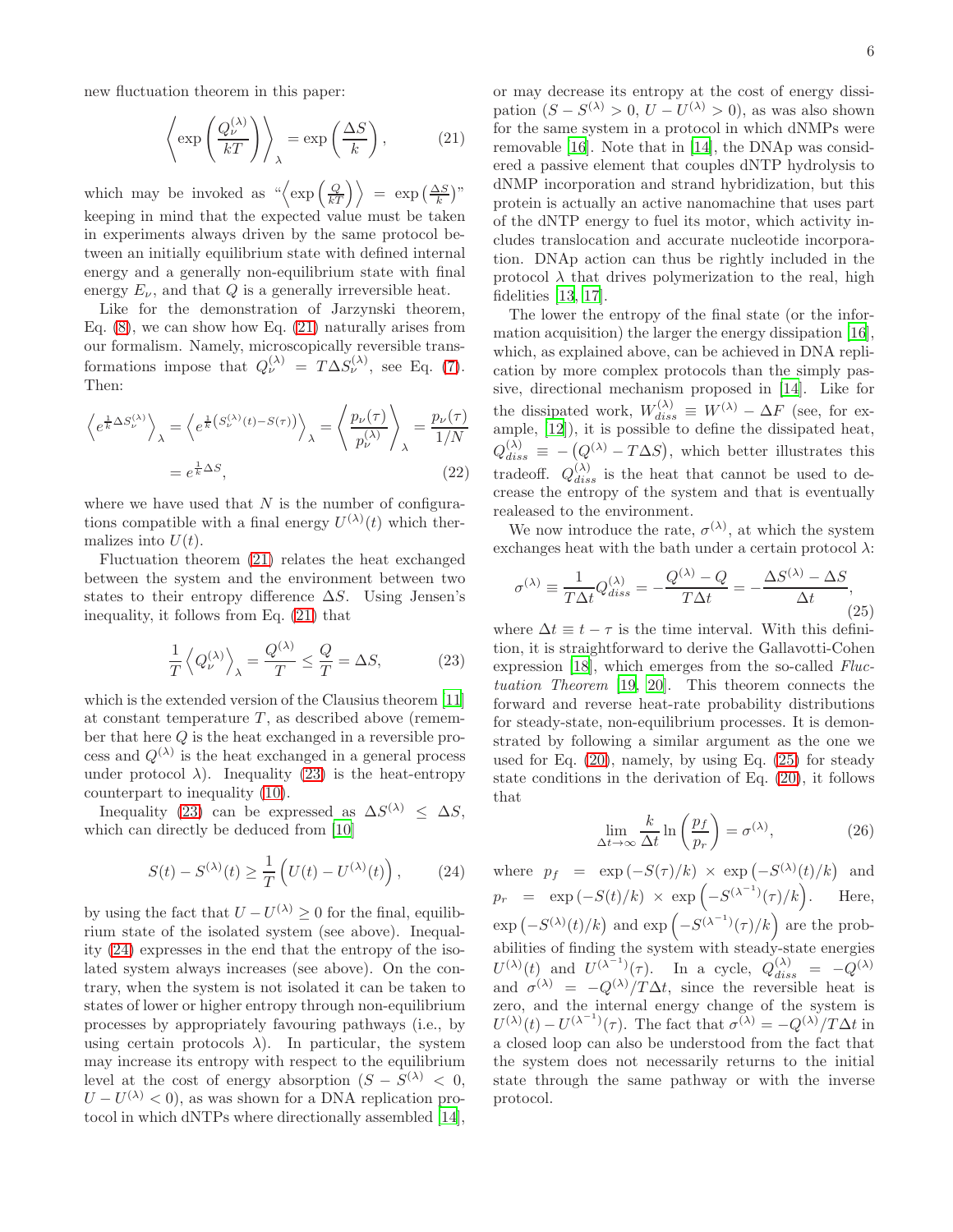We have used microscopic reversibility, non-Markovianity and the fact that a system can be experimentally followed at the single copy level to explain that irreversibility arises from the average over the ensemble of pathways that the system can follow in its evolution under time-dependent constraints. Just by using conservation laws it is possible to consider that no temporal evolution of a system is irreversible at the single-pathway level and to deduce irreversibility as a consequence of protocol-biased stochasticity in the presence of memory. A system may be then said to evolve through a non-equilibrium process when there are memory effects between each present substate and its corresponding past substates along every available pathway driven by a protocol. We have proposed extended phase-space diagrams to represent both equilibrium and non-equilibrium processes.

In the absence of memory, all processes take place in equilibrium, as was early demonstrated (see the Independence limit theorem [\[9](#page-6-8)]); non-equilibrium is just a consequence of the impossibility to explore all substates to connect arbitrary states in a definite time. In this regard, protocols that drive the system between two states at high velocities decrease the chances of the system to explore a significant number of substates in each possible pathway, thus decreasing the probability that the reverse pathways that may be used to recover the system become similar to the time-reversed of the forward ones, thus driving the system out of equilibrium. Specifically, let's consider two identical protocols,  $\lambda$  and  $\lambda'$ , except for the velocity, being the latter faster than the former. Then, protocol  $\lambda$  allows the system to explore more substates within the same microscopically reversible pathway to connect arbitrary quasistates than  $\lambda'$ . In a cycle, protocol  $\lambda$  is more likely to drive the system in the forward direction through pathways that can be aproximately mapped reversely in the backward direction (by inverse protocol  $\lambda^{-1}$ ) than protocol  $\lambda'$ . The system would then evolve farther from equilibrium by protocol  $\lambda'$  than by protocol  $\lambda$ . In the limit in which a protocol is infinitely slowly, the system visits all substates to connect arbitrary states both for the forward and the backward directions, hence making the process in equilibrium.

We have deduced Jarzynski, Crooks and Gallavotti-Cohen theorems and have presented two closing fluctuation theorems that relate the heat exchanged by a system when it transforms irreversibly between an equilibrium state and a final, general quasistate. We have shown that dissipated heat (or friction) appears as a consequence of the unlikelyhood for the system to describe overlapping forward and backward pathways.

The second law of Thermodynamics can be definitely observed as a consequence of both microscopic reversibility and memory effects, as defined by stochastic interactions among the substates that the system adopts along its evolution. Therefore, it may not be considered as

a fundamental law of Physics but rather a consequence of conservation laws. Note that unlike the first law of Thermodynamics, the second law only arises after ensemble averages, whereas the energy conservation is fulfilled at both individual pathways and in ensembleaverage processes. The time arrow may also be considered a consequence of microscopic reversibility and non-Markovianity. In fact, in equilibrium and in systems where memory effects can be neglected, the time coordinate is not defined, which indicates that a system does not age in these conditions. This makes possible to define a proper time for each system, which indicates how the system ages. The fact that systems are not isolated make proper times correlate into a global time with which aging in different systems can be compared. The proper time that elapses while a system evolves irreversibly between two states is determined by the number of intermediate states that are gone through under a defined protocol.

<span id="page-6-0"></span>Corresponding author: ricardo.arias@imdea.org, ricardo.ariasgonzalez@gmail.co[m](mailto:)

- <span id="page-6-1"></span>[1] Chandler, D. *Introduction to Modern Statistical Mechanics* (Oxford University Press, 1987).
- <span id="page-6-2"></span>[2] Pathria, R. K. & Beale, P. D. *Statistical Mechanics (Third Edition)* (Academic Press, Boston 2011).
- <span id="page-6-3"></span>[3] Bustamante, C., Liphardt, J. & Ritort, F. The nonequilibrium thermodynamics of small systems. *Physics Today*, 58, 43-48 (2005).
- <span id="page-6-4"></span>[4] Ritort, F. Nonequilibrium fluctuations in small systems: From physics to biology. In: Rice, S. A., editor. *Adv. Chem. Phys.*, Wiley. Chapter 2, 137, 31-123 (2008).
- <span id="page-6-5"></span>[5] Liphardt, J., Dumont, S., Smith, S. B., Tinoco, I., & Bustamante, C. Equilibrium Information from Nonequilibrium Measurements in an Experimental Test of Jarzynskis Equality. *Science*, 296, 1832-1835 (2002).
- [6] Collin, D., Ritort, F., Jarzynski, C., Smith, S. B., Tinoco, I., & Bustamante, C. Verification of the Crooks fluctuation theorem and recovery of RNA folding free energies. *Nature*, 437, 231-234 (2005).
- <span id="page-6-6"></span>[7] Douarche, F., Ciliberto, S., Petrosyan, A., & Rabbiosi, I. An experimental test of the Jarzynski equality in a mechanical experiment. *Europhys. Lett.*, 70, 593-599 (2005).
- <span id="page-6-7"></span>[8] Bustamante, C. In singulo Biochemistry: When Less Is More. *Annu. Rev. Biochem.*, 77, 45-50 (2008).
- <span id="page-6-8"></span>[9] Arias-Gonzalez, J. R. Statistical physics of directional, stochastic chains with memory. [arXiv:1511.06139](http://arxiv.org/abs/1511.06139) [condmat.stat-mech]
- <span id="page-6-9"></span>[10] Arias-Gonzalez, J. R. A general framework for microscopically reversible processes with memory. [arXiv:1511.08017](http://arxiv.org/abs/1511.08017) [cond-mat.stat-mech]
- <span id="page-6-10"></span>[11] Landau, L. D., & Lifshitz, E. M. *Statistical Physics*, Part 1, Sect. 13 (Pergamon Press, 1980).
- <span id="page-6-11"></span>[12] Jarzynski, C. Nonequilibrium Equality for Free Energy Differences. *Phys. Rev. Lett.*, 78, 2690-2693 (1997).
- <span id="page-6-12"></span>[13] Bustamante, C., Cheng, C. & Mejia, Y. X. Revisiting the Central Dogma One Molecule at a Time. *Cell*, 144, 480-497 (2011).
- <span id="page-6-13"></span>[14] Arias-Gonzalez, J. R. Entropy involved in fidelity of DNA